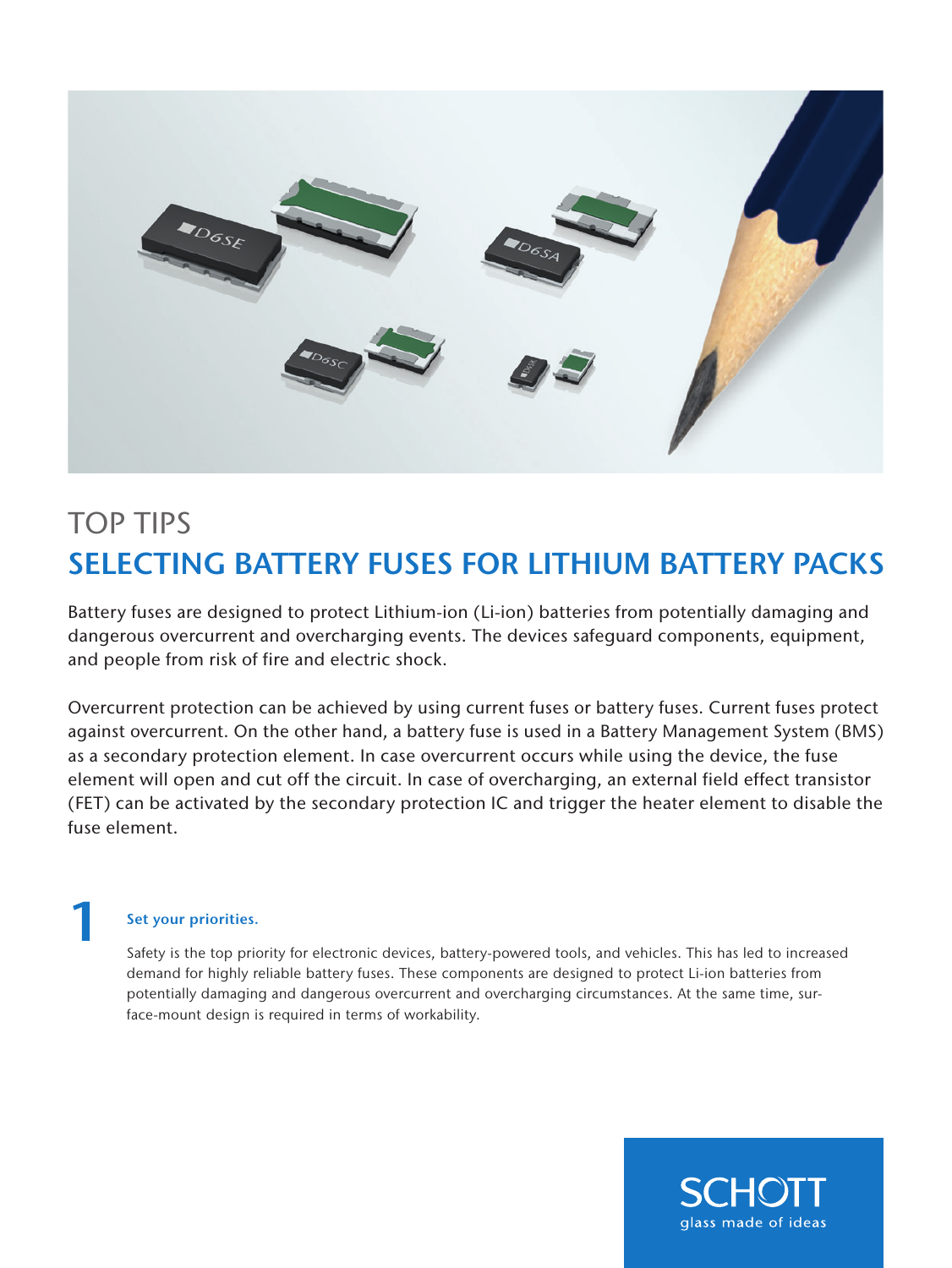2

#### Know your application.

Different applications require different degrees of protection. Lithium batteries, in particular, need special protection. Control circuits keep them within their voltage, current, and temperature operating limits. For example, in the rechargeable power/garden tool industry, the battery packs involve high current, which must be considered.

Li-ion battery packs typically consist of the battery cells and a BMS. State-of-the-art BMSs include primary and secondary protection circuitry and a battery protection fuse.

The primary protection IC measures the voltage on the cells and the current going in and out of the battery. If any of these metrics are outside the prescribed range, the first protection IC will send a signal to the FETs to turn the circuit off. In case the first battery protection IC doesn't function properly, a secondary protection device, such as a battery fuse, receives a signal of overcharge from a second battery protection IC or opens the circuit in case of an overcurrent event.

The design and functionality of the battery fuse protect Li-ion batteries from potentially damaging and dangerous overcurrent and overcharging circumstances. In case overcurrent occurs while using the device, the fuse element will open and cut off the circuit. In case of overcharging, an FET is activated, and the heater element disables the fuse element, resulting in the circuit being cut off.

# 3 Protect against overcurrent.



Battery fuses, such as the SCHOTT SEFUSE® battery fuse, incorporate a fuse element that opens and cuts off the circuit in case overcurrent occurs.

The most fundamental requirement in any electrical system is proper overcurrent protection of conductors and equipment. An overcurrent protection device safeguards the circuit by opening the device when the current reaches a value that will cause an excessive or dangerous temperature rise in conductors.

In case overcurrent occurs while using the device, the fuse element will open and cut off the circuit. There are two types of overcurrent events--overload, which is drawing excessive current beyond the designed capacity of the circuit, and short-circuit.